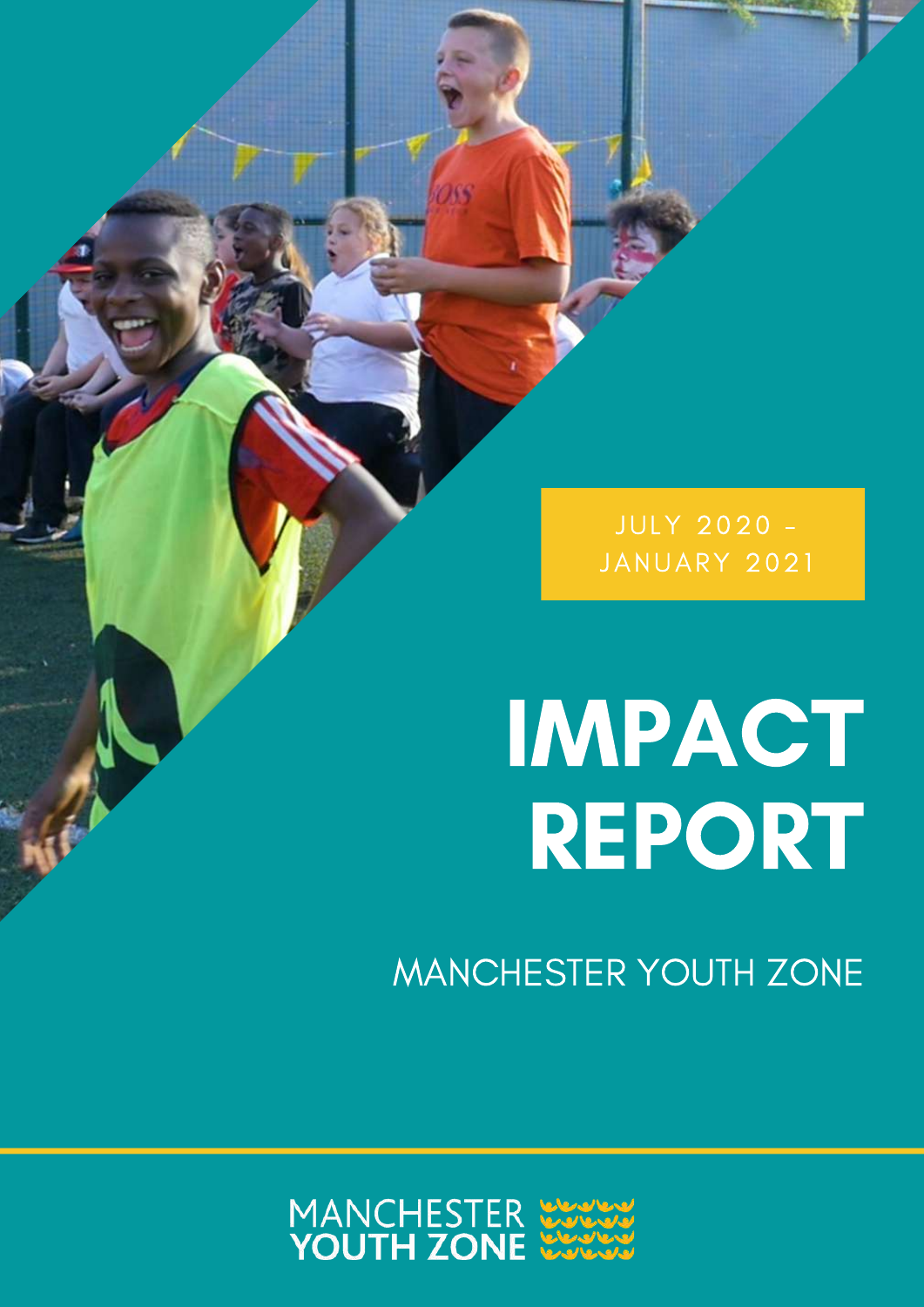

### A MESSAGE FROM OUR **CEO**

**AS CEO OF MANCHESTER YOUTH ZONE, I HAVE JUST ONE VISION - TO POSITIVELY CHANGE THE LIVES OF YOUNG PEOPLE. THAT MEANS TO BELIEVE IN YOUNG PEOPLE AND TO CREATE NEW OPPORTUNITIES FOR YOUNG PEOPLE. THERE IS ALWAYS MORE TO BE DONE, ALWAYS MORE YOUNG PEOPLE WHO NEED OUR SUPPORT, ALWAYS MORE CHALLENGES THAT PRESENT THEMSELVES ... 2020 CERTAINLY SHOWED US THAT.**

### **"NEVER COULD WE HAVE IMAGINED, A DAY WOULD COME THAT WE'D BE FORCED TO SHUT OUR DOORS."**

COVID OPENED OUR EYES TO A WHOLE NEW WORLD OF CHALLENGES, NOT JUST FOR OUR YOUNG PEOPLE, BUT FOR OURSELVES TOO. I WOULD JUST LIKE TO TAKE THIS OPPORTUNITY TO SAY THANK TO EVERYONE WHO STOOD BY US THROUGHOUT WHAT IS ONE OF THE TOUGHEST YEARS WE'VE EVER FACED. FROM THE VOLUNTEERS WHO CONTINUED TO HELP US BE THERE FOR YOUNG PEOPLE, SUPPORTERS WHO MADE SURE WE HAD THE FUNDING TO CONTINUE OUR WORK, IT JUST WOULDN'T HAVE BEEN POSSIBLE WITHOUT YOU.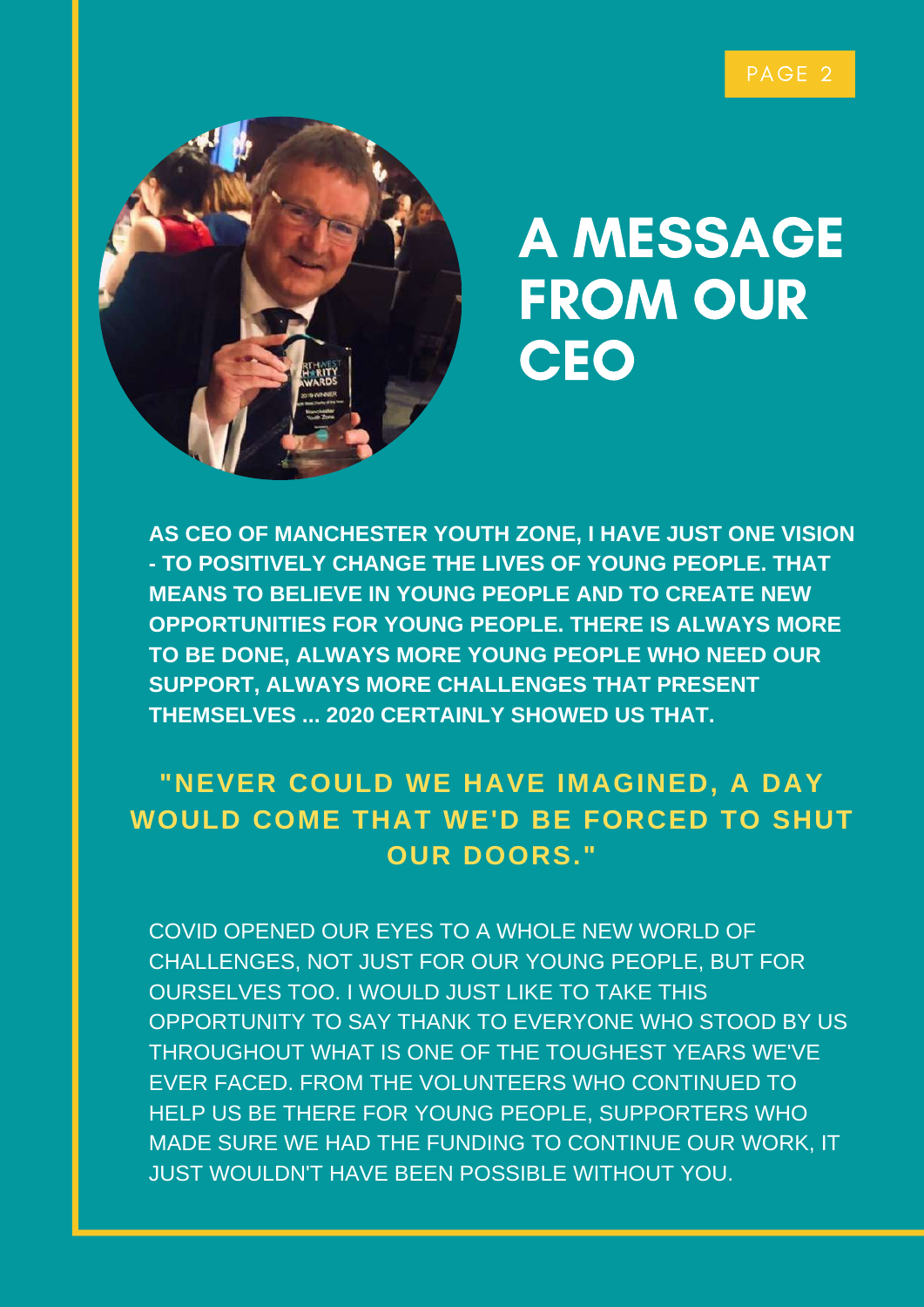### ADAPTING TO PAGE 3 **COVID**

**'IMAGINE THE CHANGE' OR 'BE THE CHANGE', THAT'S WHAT WE TELL OUR MEMBERS WHEN THEY WALK THROUGH THE DOORS OF OUR BIG YELLOW BUILDING. AND THATS EXACTLY WHAT WE HAD TO DO WHEN COVID-19 STRUCK!**



AS A CHARITY THAT WOULD NORMALLY WELCOME OVER 1000 VISITS EVERY WEEK FROM SOME OF THE MOST VULNERABLE CHILDREN IN MANCHESTER, BEING FORCED TO CLOSE OUR DOORS WAS NEVER GOING TO STOP US BEING THERE FOR YOUNG PEOPLE.

### **WE ADAPTED, WE CHANGED, AND WE BROKE THROUGH BOUNDARIES WE DIDN'T EVEN KNOW EXISTED.**

WITH AN UPDATED PURPOSE OF PROVIDING 'SOMEWHERE TO *TURN*, SOMETHING TO DO, SOMEONE TO TALK TO', ALONG CAME #VIRTUALMYZ - AN ONLINE YOUTH ZONE WITH ZOOM SESSIONS, DAILY CHALLENGES, FITNESS SESSIONS, FOOD DELIVERIES, WELL-BEING CALLS/VISITS AND MUCH, MUCH MORE.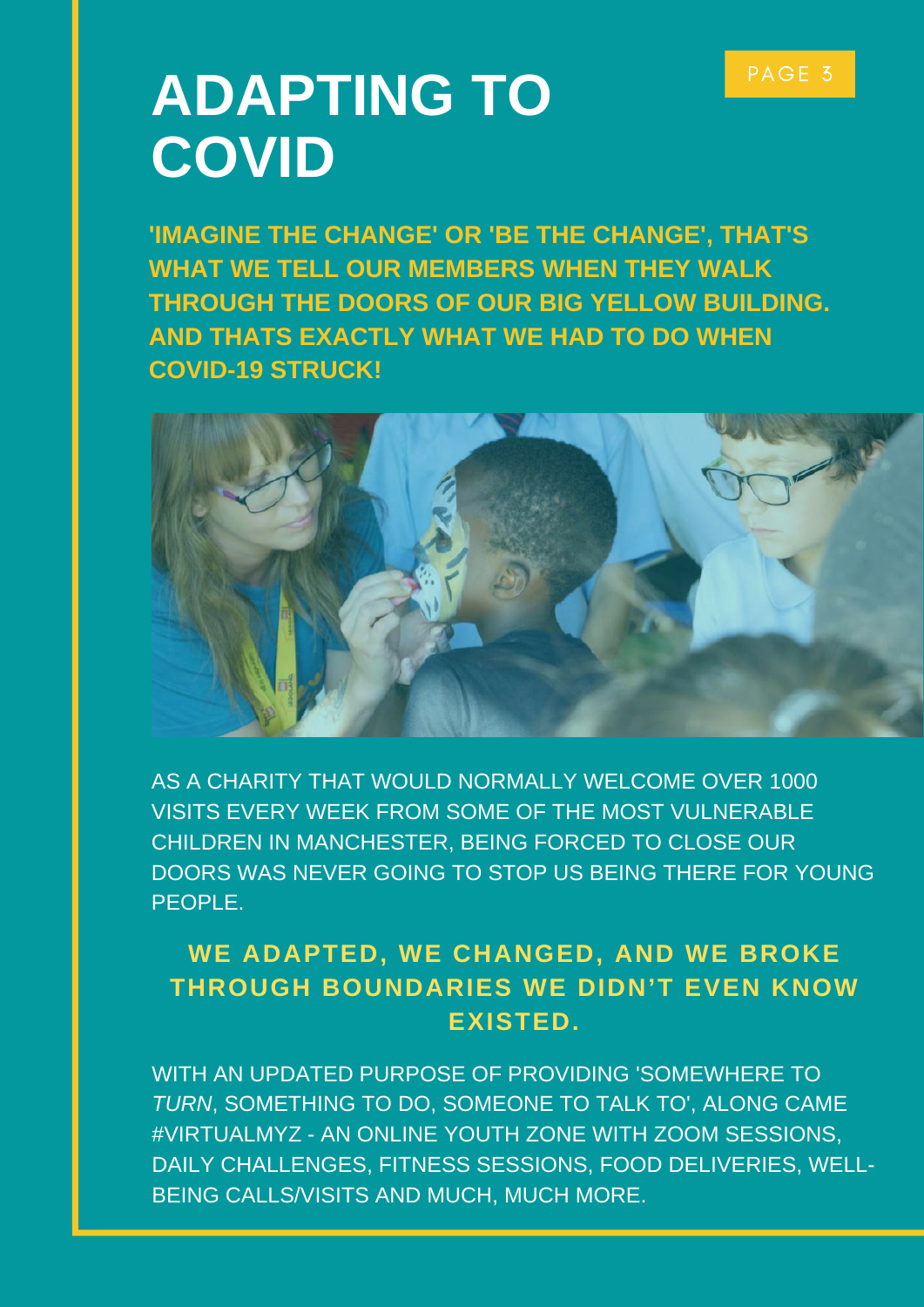$55.$ 

# **ALEX AGE 9**

66

*MY FAVOURITE THING ABOUT MANCHESTER YOUTH ZONE IS NOBODY BULLIES AND EVERYONE IS EQUAL.*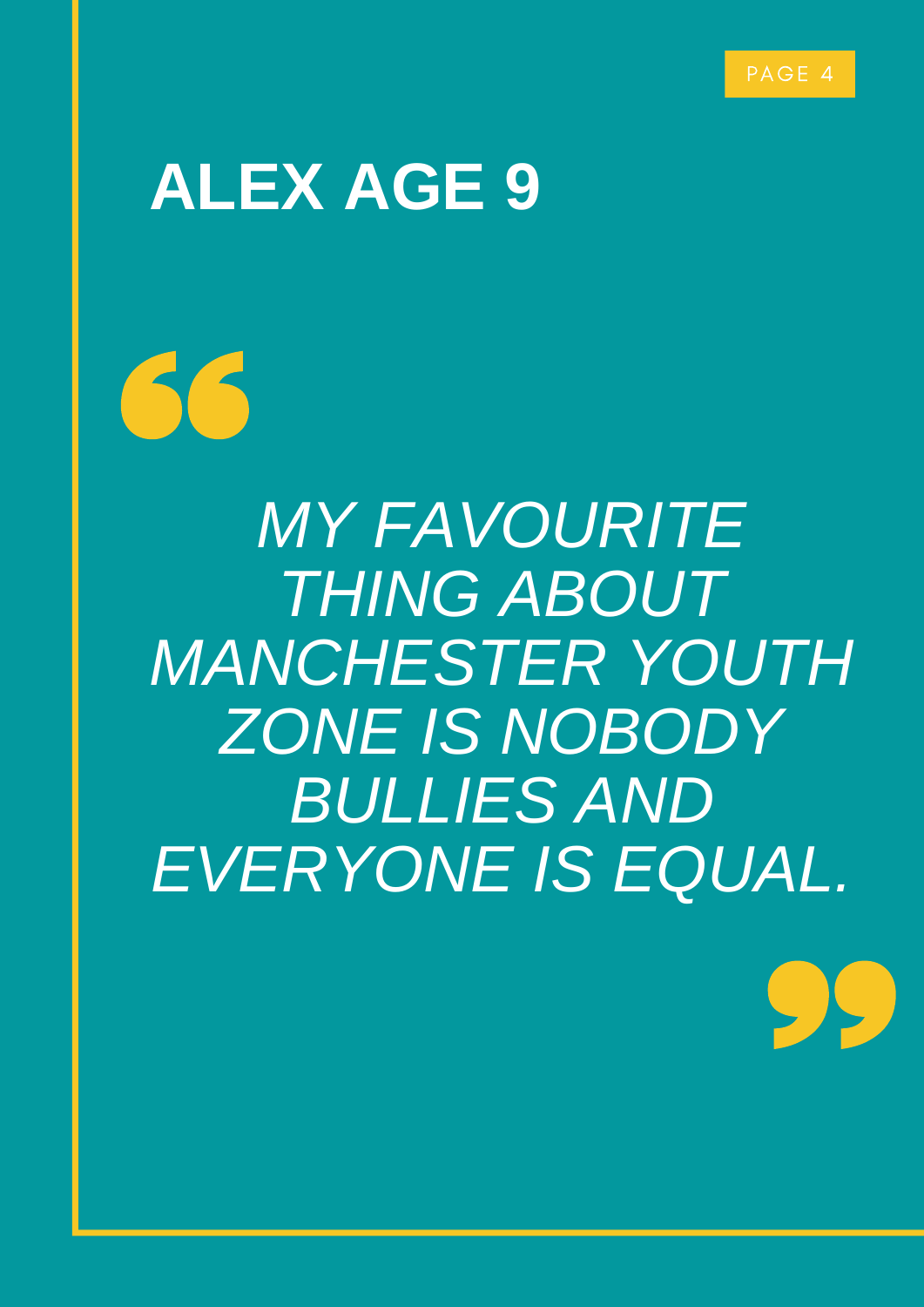# **THE STATS**



CORE SESSIONS REMAINED CLOSED, BUT THROUGH 1-1'S AND SOME GROUP SESSIONS WE HAD 3324 VISITS!

WE PROVIDED YOUNG PEOPLE WITH 'SOMEONE TO TALK TO' WITH **622** HOURS OF MENTORING AND OVER **1400** PHONE CALLS

A MIX OF FITNESS SESSIONS, MUSIC LESSONS, GAME NIGHTS, COOKING AND MORE MEANT WE HOSTED OVER 90**0** ZOOM SESSIONS!



WE HAD OVER **10,000** ENGAGEMENTS ACROSS INSTAGRAM AND FACEBOOK WITH DAILY CHALLENGES AND ACTIVITIES.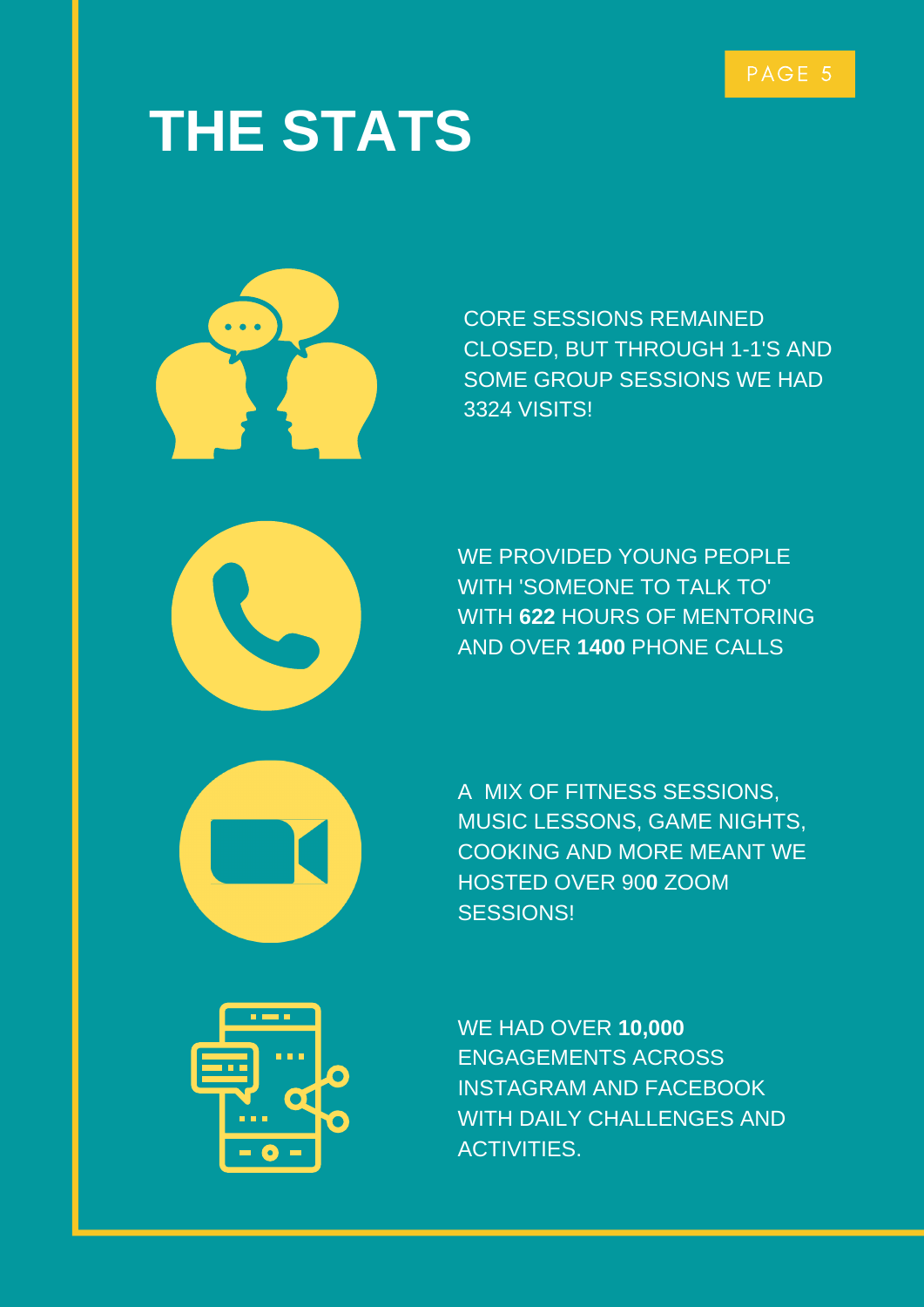# **THE STATS**



6 YOUNG PEOPLE HAVE COMPLETED AN AQA MOUNTAIN BIKE AWARD!



63 YOUNG PEOPLE HAVE TAKEN PART IN REGULAR MOUNTAIN BIKING RIDES ACROSS THE NORTH WEST AS A WAY TO STAY ACTIVE DURING THE PANDEMIC

OVER 1000 HOURS OF VOLUNTEERING HAVE TAKEN PLACE, BOTH IN PERSON AND VIRTUALLY!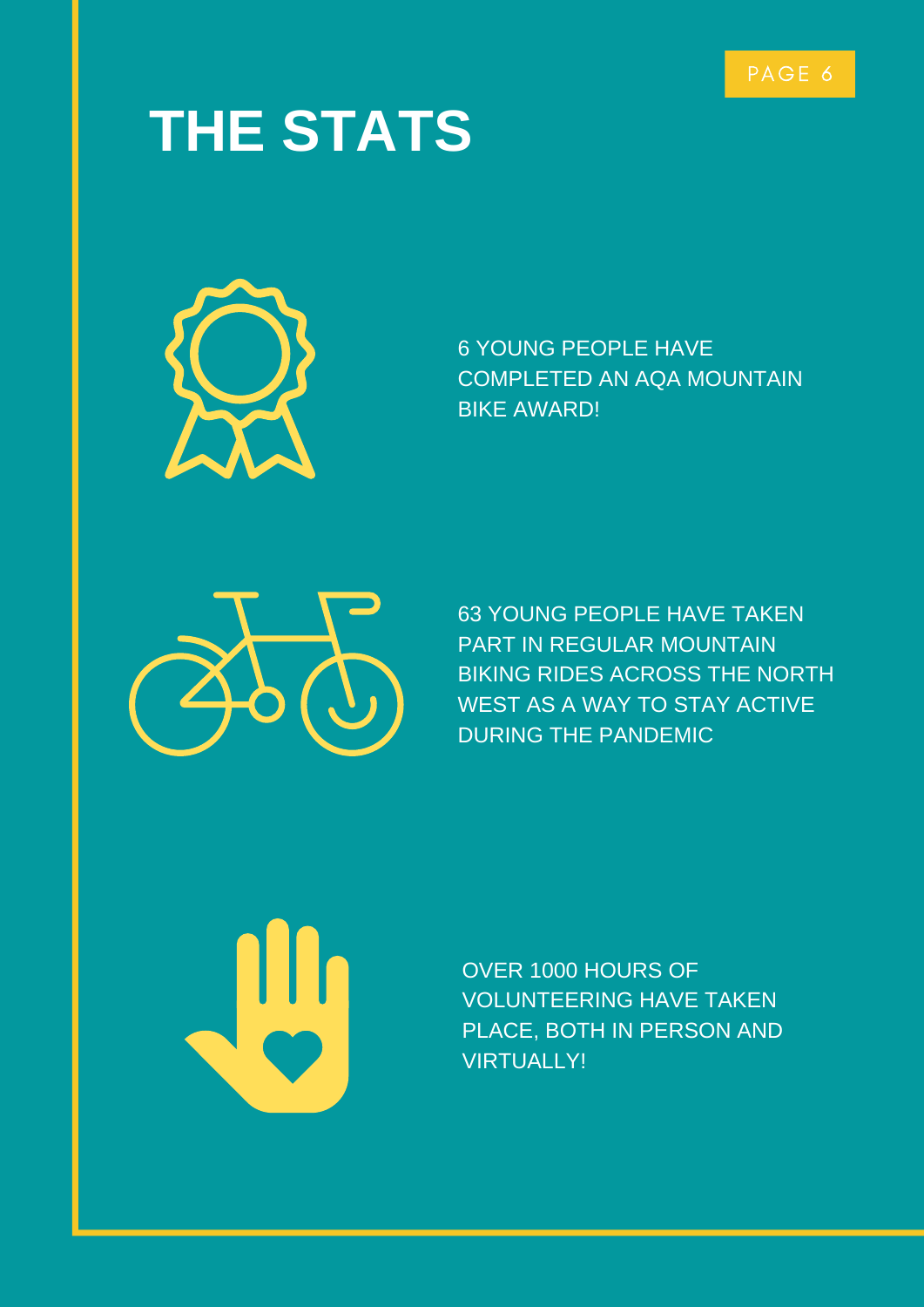

 $\sum$ 

# **LEXI AGE 8**

66

*MANCHESTER YOUTH ZONE IS A GREAT PLACE TO BE BECAUSE WHEN LIFE IS STRESSFUL I CAN COME HERE AND COOL DOWN*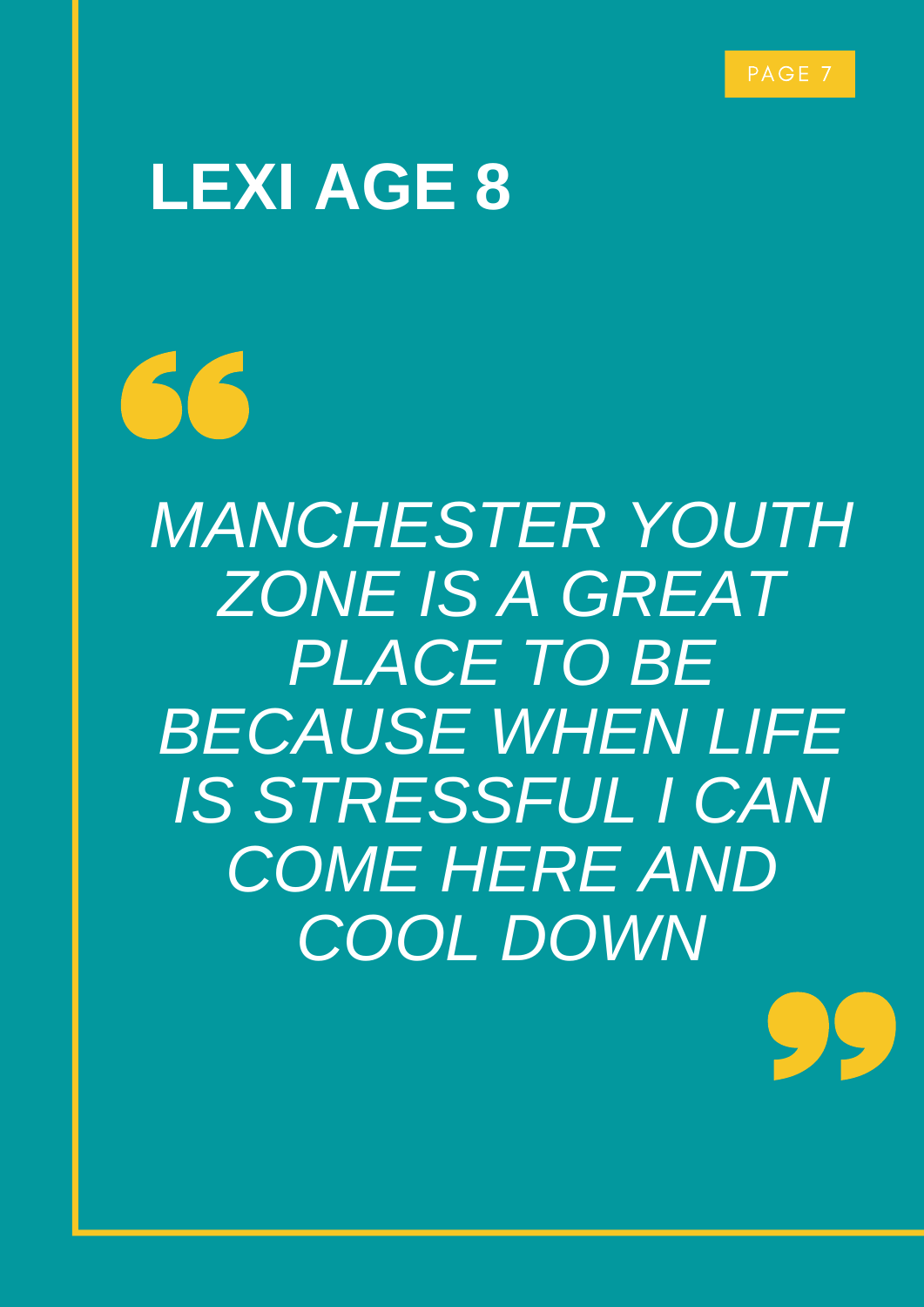# **HOLIDAY HUNGER**

**IN 2020, 'HOLIDAY HUNGER' WAS NO LONGER JUST ABOUT CHILDREN HAVING ACCESS TO FOOD THROUGHOUT THE SCHOOL HOLIDAYS. THE PANDEMIC MEANT THAT SCHOOL DINNERS WERE NO LONGER A RELIABLE SOURCE OF FOOD FOR A LOT OF THE YEAR.**

WHILST ACCESS AND AVAILIABILITY OF FREE MEALS WAS BEING DISCUSSED NATIONALLY, WE CONSISTENTLY ENSURED THAT NONE OF OUR MEMBERS, OR THEIR FAMILIES, WENT HUNGRY.

THROUGH VARYING METHODS SUCH AS FOOD PARCELS ENCOMPASSING OUR OWN TAKE ON 'HELLO FRESH' BOXES AND MEALS ON SESSION - WE PROVIDED OVER **10,000 MEALS** FREE OF CHARGE TO OUR LOCAL COMMUNITY!

ADDITIONALLY, WE ALSO LAUNCHED THE MYZ FOOD PANTRY, SIMILAR TO A FOOD BANK, TO MAKE SURE WE HAVE THE NECESSITIES AVAILABLE FOR ANYONE WHO NEEDED IT.

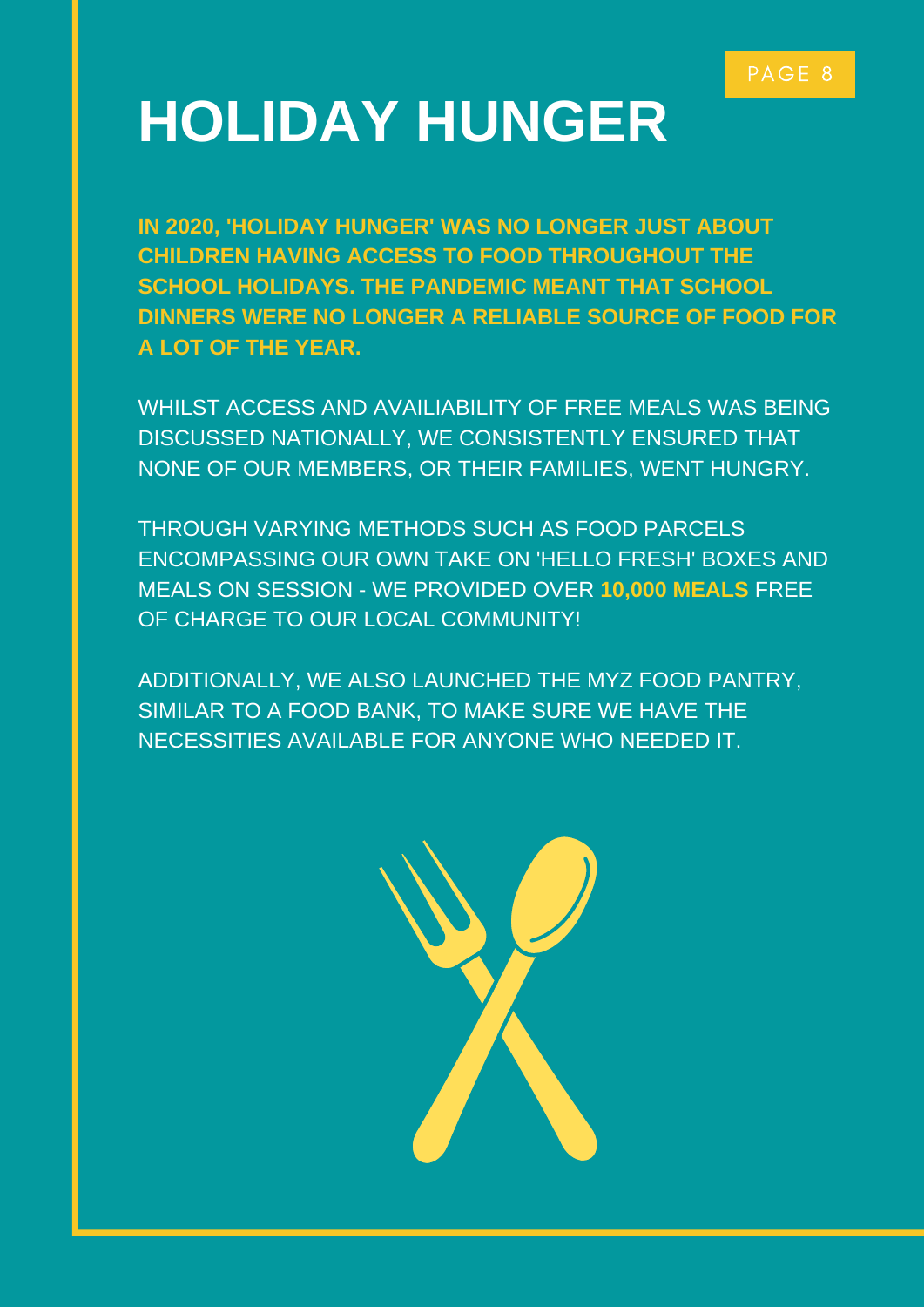PAGE 9

### **PARENT**

*I DON'T REALLY KNOW WHERE WE WOULD BE WITHOUT YOUR FOOD DELIVERIES. I'VE BEEN SO WORRIED SINCE SCHOOLS CLOSED AND STRUGGLED FOR MONEY AND FOOD.*

*YOU REALLY DON'T KNOW HOW MUCH YOUR SUPPORT MEANS TO US.*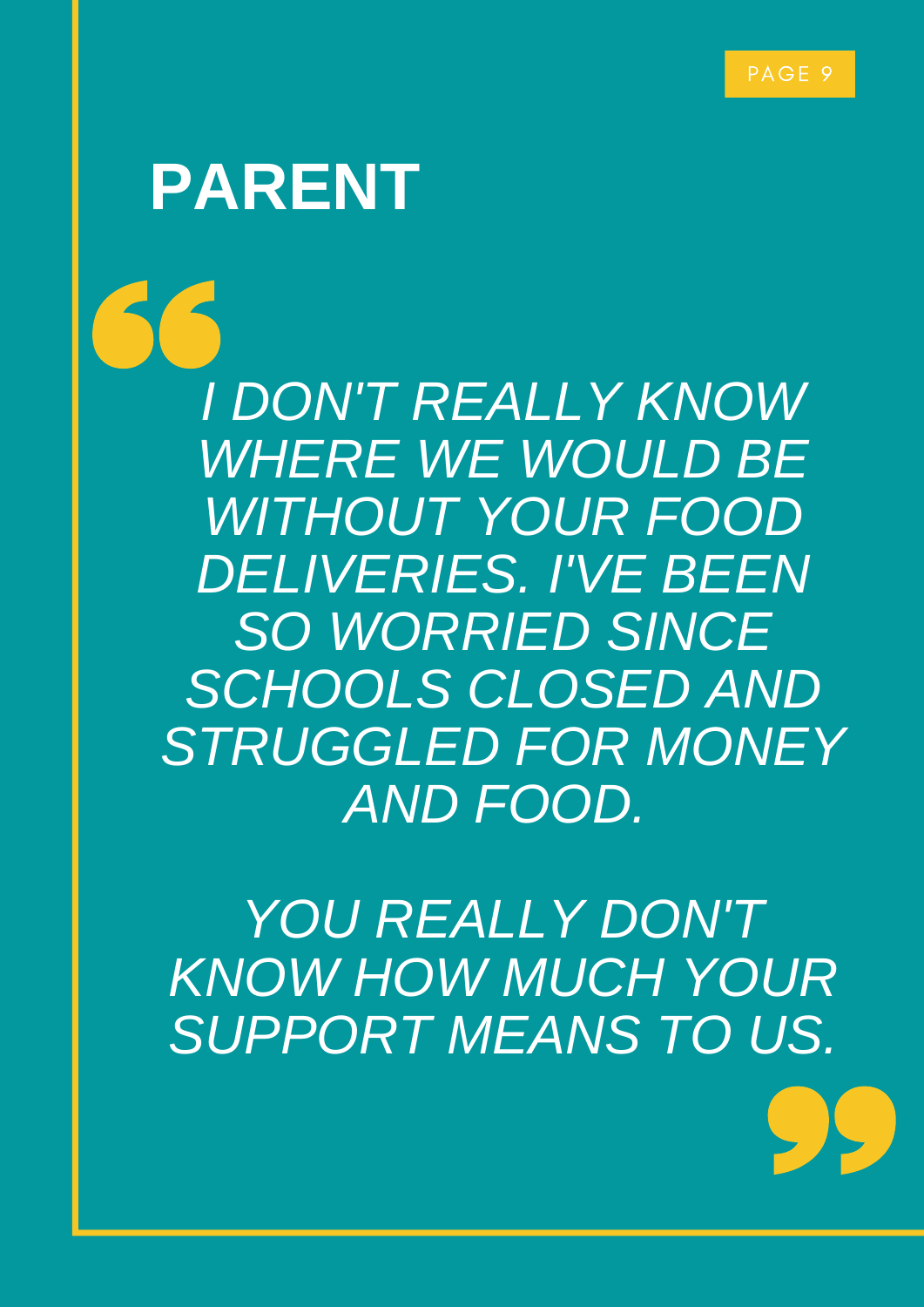# LEARN2LEAD PAGE 10

### **20 YOUNG PEOPLE PARTICIPATED IN OUR 'LEARN2LEAD' PROGRAMME.**

LAUNCHING JUST AFTER THE FIRST LOCKDOWN, MANY HAD EXPERIENCED POOR MENTAL HEALTH AND SOCIAL ISOLATION. THE PROGRAMME, INCLUSIVE OF VOLUNTEERING AND SOCIAL ACTION OPPURTUNITIES, REALLY HELPED TO RAISE SELF-ESTEEM AND READAPT TO LIFE OUTSIDE THEIR HOMES.





YOUNG LEADERS PRODUCED A VIDEO FOR OTHER MEMBERS ON HOW TO STAY 'COVID SAFE' AT MYZ



YOUNG LEADERS CREATED 'PERIOD PACKS' FOR USERS AT CORNERSTONE - A CENTRE FOR THOSE FACING DIFFICULT TIMES



YOUNG LEADERS STARTED A LEVEL 2 YOUTH WORK **QUALIFICATION** 



YOUNG LEADERS PRODUCED A FILM FOCUSSED ON TACKLING RACISM AND RADICALISATION



YOUNG LEADERS SPOKE TO BBC BITESIZE ABOUT THEIR EXPERIENCES OF ANXIETY THROUGHOUT THE PANDEMIC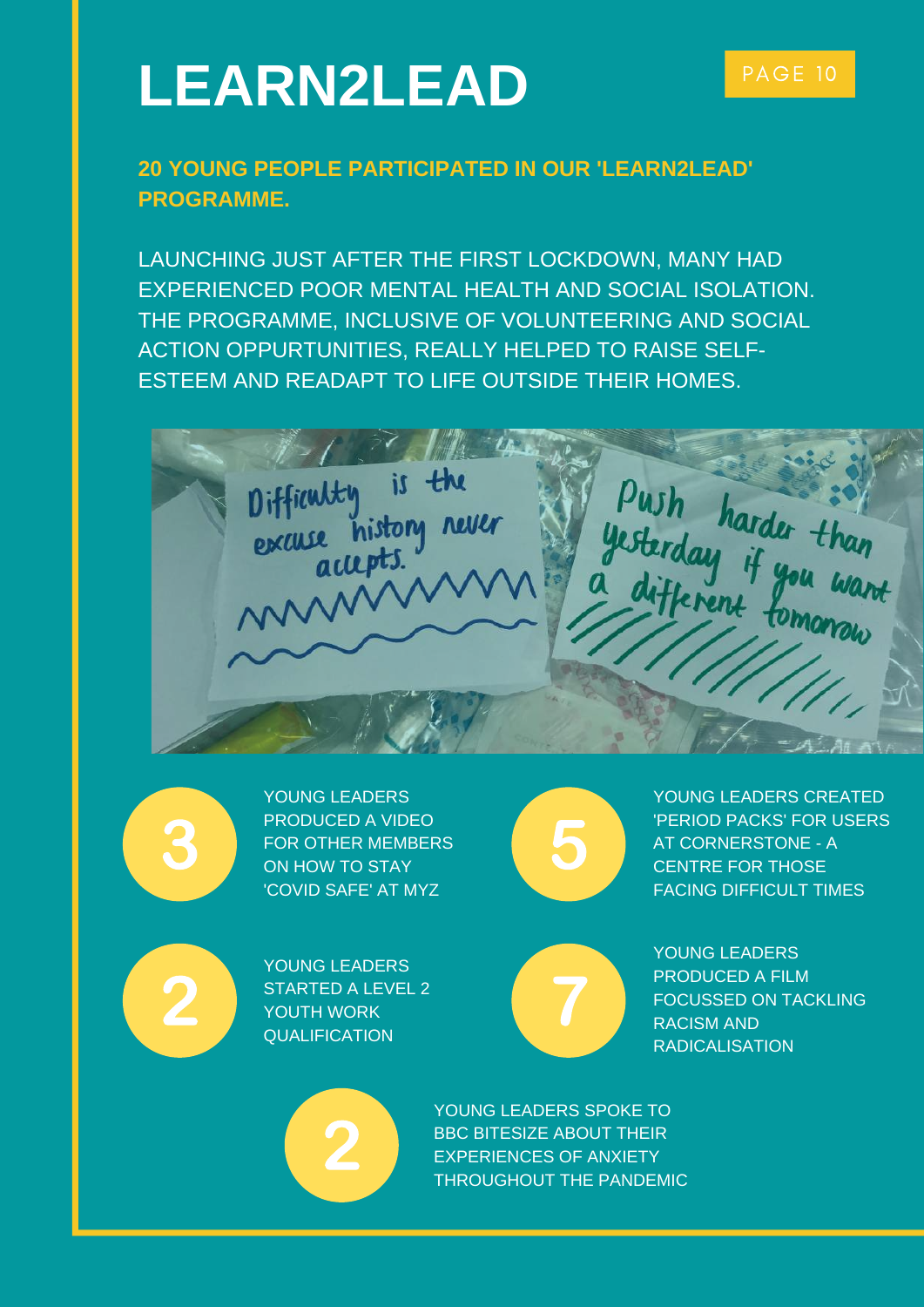# CASE STUDY **PAGE 11**

SARAH JOINED MANCHESTER YOUTH ZONE IN EARLY 2020 AS PART OF THE LEAN2LEAD PROGRAMME. ON THIS PROGRAMME SHE PRESENTED AS CONFIDENT, WITH AMBITIONS AND PLANS FOR HER FUTURE. THE LEADERSHIP PROGRAMME WAS JUST COMING TO AN END AS LOCKDOWN BEGAN IN MARCH.

THROUGHOUT THIS PERIOD SARAH BECAME HEAVILY INVOLVED IN OUR ONLINE DELIVERY, ATTENDING ZOOM SESSIONS AND ENGAGING WITH BOTH STAFF AND OTHER MEMBERS ON SOCIAL MEDIA. SARAH FORMED FRIENDSHIPS WITH OTHER MEMBERS, HAVING NEVER MET THEM FACE TO FACE.

AS SHE BUILT TRUST WITH THE YOUTH WORKERS ONLINE SARAH SPOKE ABOUT HER MENTAL HEALTH CHALLENGES. SHE SUFFERED FROM ANXIETY AND STRUGGLED WITH FRIENDSHIPS. AS A RESULT SARAH WAS CHOSEN TO BE PART OF A MENTORING PROGRAMME, PARTICULARLY TO HELP WITH CONFIDENCE IN RELATION TO FRIENDSHIPS. AS LOCKDOWN EASED ONE OF SARAH'S MAIN ANXIETIES WAS MEETING THE PEOPLE SHE HAD COME TO FEEL WERE FRIENDS FACE TO FACE. SHE WAS INVITED TO COME ON A SOCIALLY DISTANCED WALK WITH A GROUP OF OTHER MEMBERS AND TWO MEMBERS OF STAFF.

IT WAS QUICKLY CLEAR THAT SARAH'S FITNESS WAS A CONCERN AS SHE WAS PANTING AND OUT OF BREATH AS THEY WALKED ON A CIRCUIT THAT WAS NOT TOO DEMANDING. SARAH'S MENTOR SET HER FITNESS CHALLENGES INCLUDING INCREASING HER STEP COUNT AND ATTENDING OUR NEWLY INTRODUCED BIKE RIDES. ON HER FIRST BIKE RIDE SARAH STRUGGLED TO GET UP HILLS AND WALKED FOR SECTIONS OF THE RIDE. DESPITE FINDING IT CHALLENGING SHE CONTINUED TO SIGN UP FOR RIDES AND NOTICED THAT HER FITNESS WAS IMPROVING WEEK ON WEEK. SHE WAS ALSO ENJOYING THE SOCIAL ELEMENT OF THE BIKE RIDES AND WAS ABLE TO STRENGTHEN THE CONNECTIONS SHE HAD MADE ONLINE.

HAVING ATTENDED THESE TARGETED SESSIONS SARAH HAS NOW TRANSITIONED TO OUR WEEKLY SESSIONS AND IS CONFIDENTLY INTERACTING WITH OTHER MEMBERS. THIS HAS BEEN A MASSIVE STEP FORWARD FOR HER AND SARAH CONTINUES TO CHOOSE BOTH SPORTS AND CREATIVE ACTIVITIES AND IS ENJOYING IMPROVING HER FITNESS.

**WHEN I COME ON THE RIDES…IT'S GOOD BECAUSE I CAN PRACTISE MY CYCLING TECHNIQUE. I'M NOT THE BEST AND SOMETIMES HAVE TO WALK WITH MY BIKE IF WE GO UPHILL, BUT ANDY GETS US PRACTISING GOING UP AND DOWN HILLS EVERY TIME WE GO ON A RIDE SO I'M GETTING BETTER.**

*SARAH, MYZ MEMBER*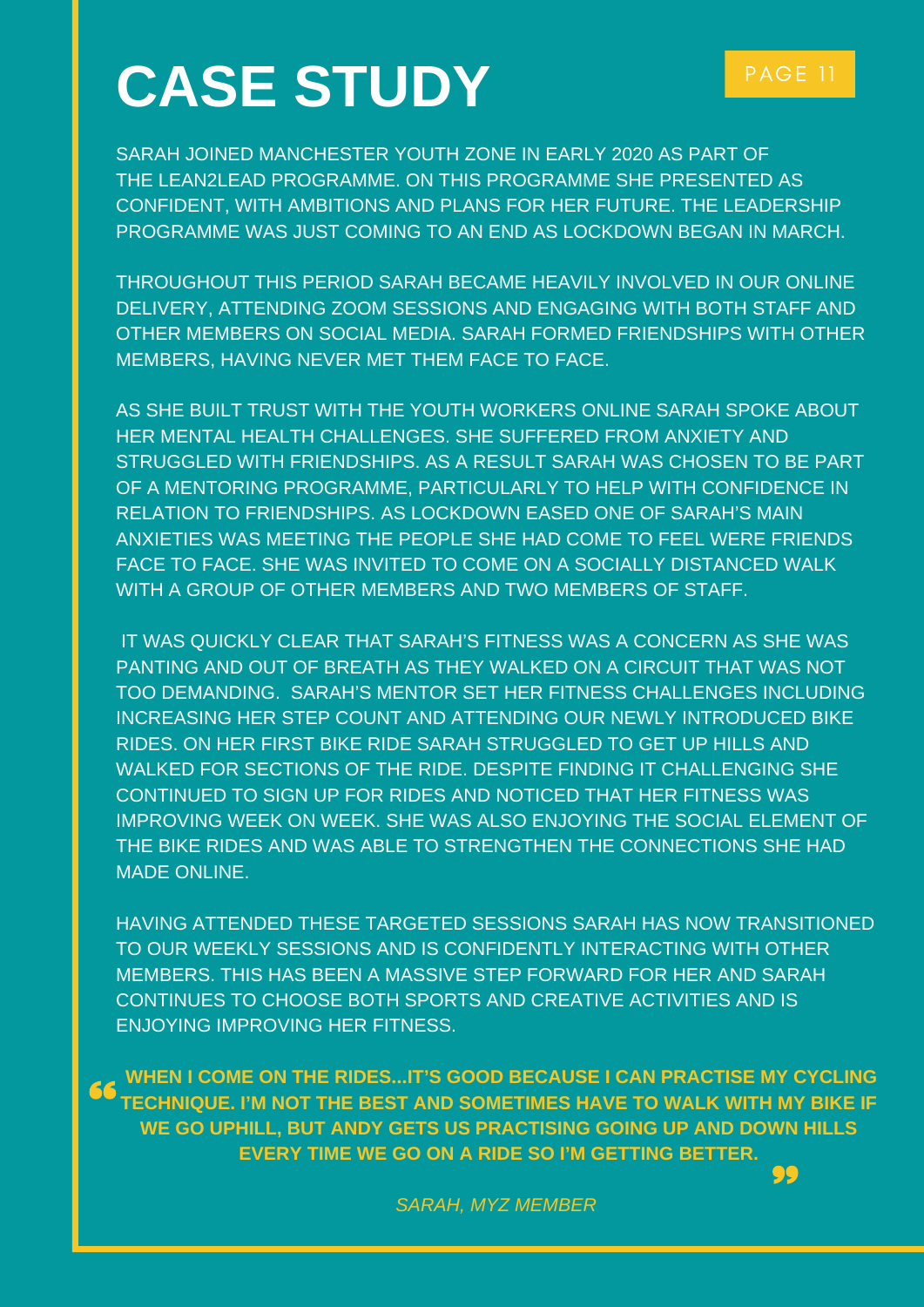# **JUNIOR CHOICES**

**26 YOUNG PEOPLE HAVE TAKEN PART IN JUNIOR CHOICES, OUR INTERVENTION PROGRAMME FOR YOUNG PEOPLE AT RISK OF CHILD CRIMINAL EXPLOITATION**





*WE CANNOT SPEAK MORE HIGHLY OF THE JUNIOR CHOICES PROGRAMME AND THE BENEFITS IT OFFERS TO THE YOUNG PEOPLE WHO PARTICIPATE AND THEIR FAMILIES, BOTH AT SCHOOL AND AT HOME.*

*THE STAFF FROM MANCHESTER YOUTH ZONE ARE ROLE MODELS FOR OUR PUPILS AND THE CHILDREN ALWAYS ENGAGE WITH THEM, STRIVE TO BE LIKE THEM AND PUSH THEMSELVES TO ACHIEVE FOR THEM.*

*CHILDREN BENEFIT HIGHLY FROM THE 1-1 SESSIONS AND THE OFFSITE VISITS WORK WONDERS FOR YOUNG PEOPLES CONFIDENCE, SELF ESTEEM, COOPERATIVE SKILLS AND PERSONAL GOALS.*

*THE TEAM WORK PROFFESSIONALLY WITH THE CHILDREN, THEIR FAMILIES AND TEACHERS AND GO OVER AND ABOVE TO SUPPORT THE CHILD AND EVERYONE AROUND THEM.*



VERITY HALL, TEACHER, MOSTON LANE PRIMARY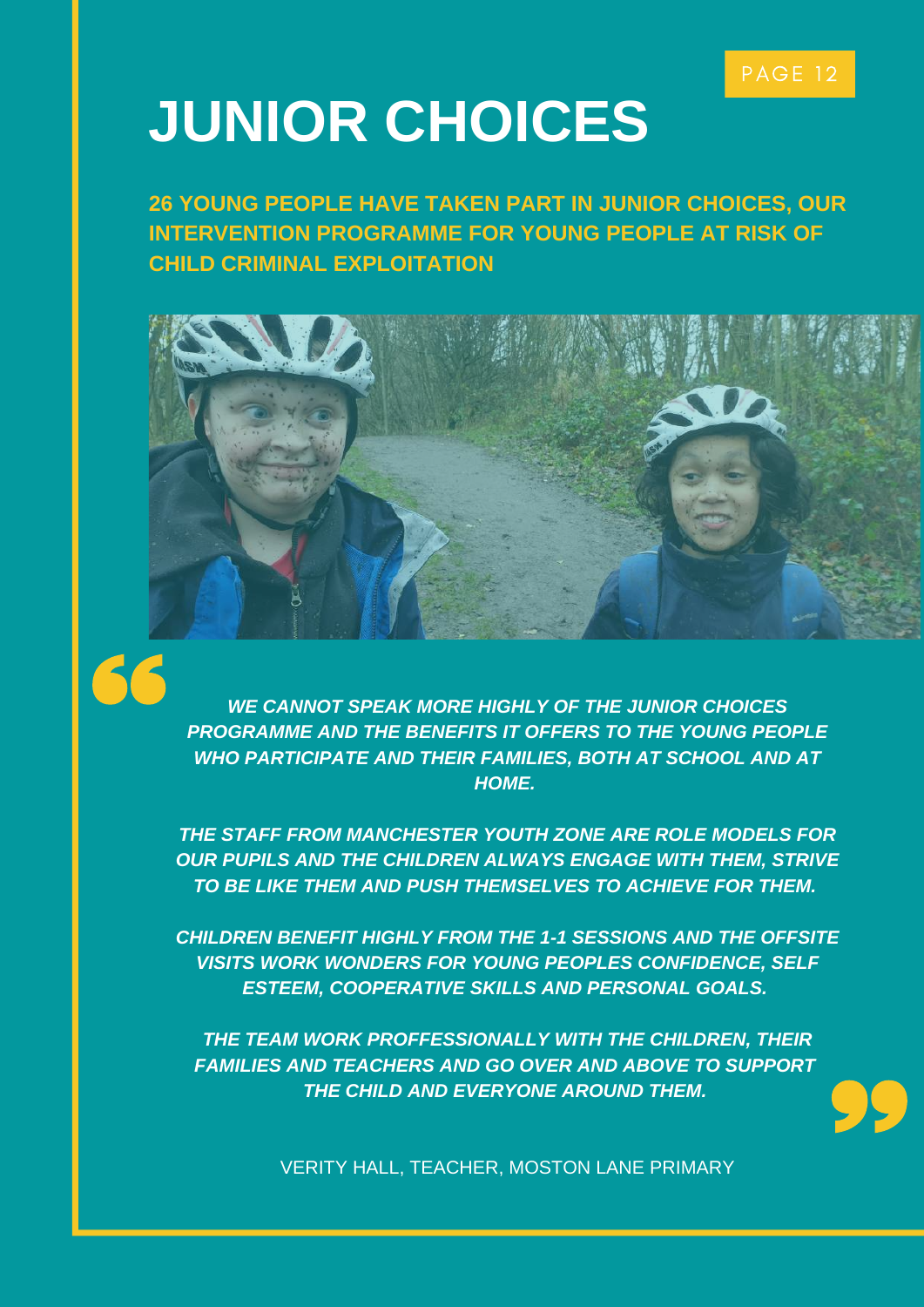### **CASE STUDY**

JACOB, AGE 11 WAS REFERRED TO THE JUNIOR CHOICES PROGRAMME BY SCHOOL, AFTER WITNESSING A SEVERE ACCIDENT INVOLVING HIS FRIEND THAT NEARLY RESULTED IN DEATH.

HE WENT FROM A BUBBLY, HAPPY, ENERGETIC CHILD, TO SOMEONE WHO WAS WITHDRAWN, SAD AND DEPRESSED. THOUGH HE WAS RECIEIVING SCHOOL COUNSELLING, IT WAS NOT WORKING AS MUCH AS HIS PARENTS AND THE SCHOOL HOPED AND WITH HIM BEING SO RESERVED, WAS OPENING HIMSELF UP TO BECOMING MORE VULNERABLE. THEREFORE SCHOOL REFERRED HIM TO JUNIOR CHOICES.

#### *WHEN WE FIRST MET JACOB, HE WAS A PLEASANT CHILD BUT SEEMED UNHAPPY, LACKED CONFIDENCE AND WOULD NOT LOOK US IN THE EYE. HE WOULD ONLY GIVE US ONE WORD ANSWERS WHILST LOOKING AT THE FLOOR AND WOULD NOT ENGAGE IN PROPER CONVERSATION.*

*OVER THE NEXT FEW WEEKS WITH REGULAR 1-1'S, WE MANAGED TO GET JACOB TO SPEAK TO US MORE BY USING HIS LOVE OF FOOTBALL. WE WOULD TALK IN LENGTH ABOUT GAMES AND WHO PLAYED WELL - THIS HELPED US TO DEVELOP A RELATIONSHIP WITH HIM SO HE WOULD OPEN UP MORE.*

#### PHIL JOHNSON, YOUTH WORKER

AFTER A FEW MORE SESSIONS, JACOB WAS A LOT MORE SETTLED WITH YOUTH WORKERS, PHIL AND DAN, AND ALTHOUGH HE WAS APPREHENSIVE ABOUT THE NEXT PHASE OF THE PROGRAMME THAT MEANT HE WOULD BE IN A GROUP WITH OTHER YOUNG PEOPLE, HE WAS EXCITED AT THE PROSPECT OF

DANNY AND PHIL ALSO SPOKE TO JACOB ABOUT ATTENDING JUNIOR SESSIONS AT MANCHESTER YOUTH ZONE. WHILST HE WAS NERVOUS ABOUT THIS, DAN AND PHIL PROMISED THAT THEY WOULD BE THERE FOR HIS FIRST SESSION, WOULD PLAY GAMES WITH HIM AND INTRODUCE HIM TO SOME OF THE OTHER MEMBERS.

GETTING INVOLVED IN THE ACTIVITIES AND SESSIONS THAT WOULD COME WITH IT.

HE TURNED UP AT THE NEXT SESSION A LITTLE APPREHENSIVE BUT EXCITED. HAVING NEVER BEEN AT THE YOUTH ZONE BEFORE, HE COULDN'T BELIEVE IT AND THROUGHOUT THE EVENING PLAYED DODGEBALL, BASKETBALL, FOOTBALL AND PHIL EVEN TOOK HIM ON THE CLIMBING WALL - SOMETHING HE HAD NEVER DONE BEFORE AND REALLY ENJOYED. THIS WAS A TURNING POINT FOR JACOB, IT WAS LIKE HE HAD REMEMBERED HOW TO BE A CHILD AGAIN - HE WAS JUST SO HAPPY.

JACOB NOW ATTENDS THREE SESSIONS A WEEK AND HAS A GREAT RAPPORT WITH STAFF. THROUGH THE JUNIOR CHOICES PROGRAMME, JACOB HAS DONE MOUNTAIN BIKING, ORIENTEERING, ABSEILING AND MUCH MUCH MORE. HE HAS STARTED TO ENJOY LIFE AGAIN AND MET NEW FRIENDS.

EVENTUALLY, HE ALSO OPENED TO UP TO DAN AND PHIL ABOUT THE ACCIDENT AND THEY HAVE BEEN A BIG SUPPORT TO HIM, HELPING HIM COME TO TERMS WITH WHAT HAPPENED.

66

66

*JACOB HAS COME A LONG WAY SINCE THE DAY WE FIRST MET HIM AT SCHOOL. WE HAVE BECOME THE PEOPLE WHO HE WILL SPEAK TO ABOUT LOCKDOWN CONCERNS AND HIS FAMILY, BUT ALSO WHO HE COMES TO TO TALK ABOUT HIS ASPIRATIONS AND FUTURE .. SOMETHING HE HAD JUST STOPPED BELIEVING IN PRIOR TO THE PROGRAMME. JACOB IS AN INCREDIBLY RESILIENT CHILD AND IT HAS BEEN AN HONOUR HELPING HIM TO GET BACK TO ENJOYING LIFE.*

*DAN PERCIVAL, YOUTH WORKER*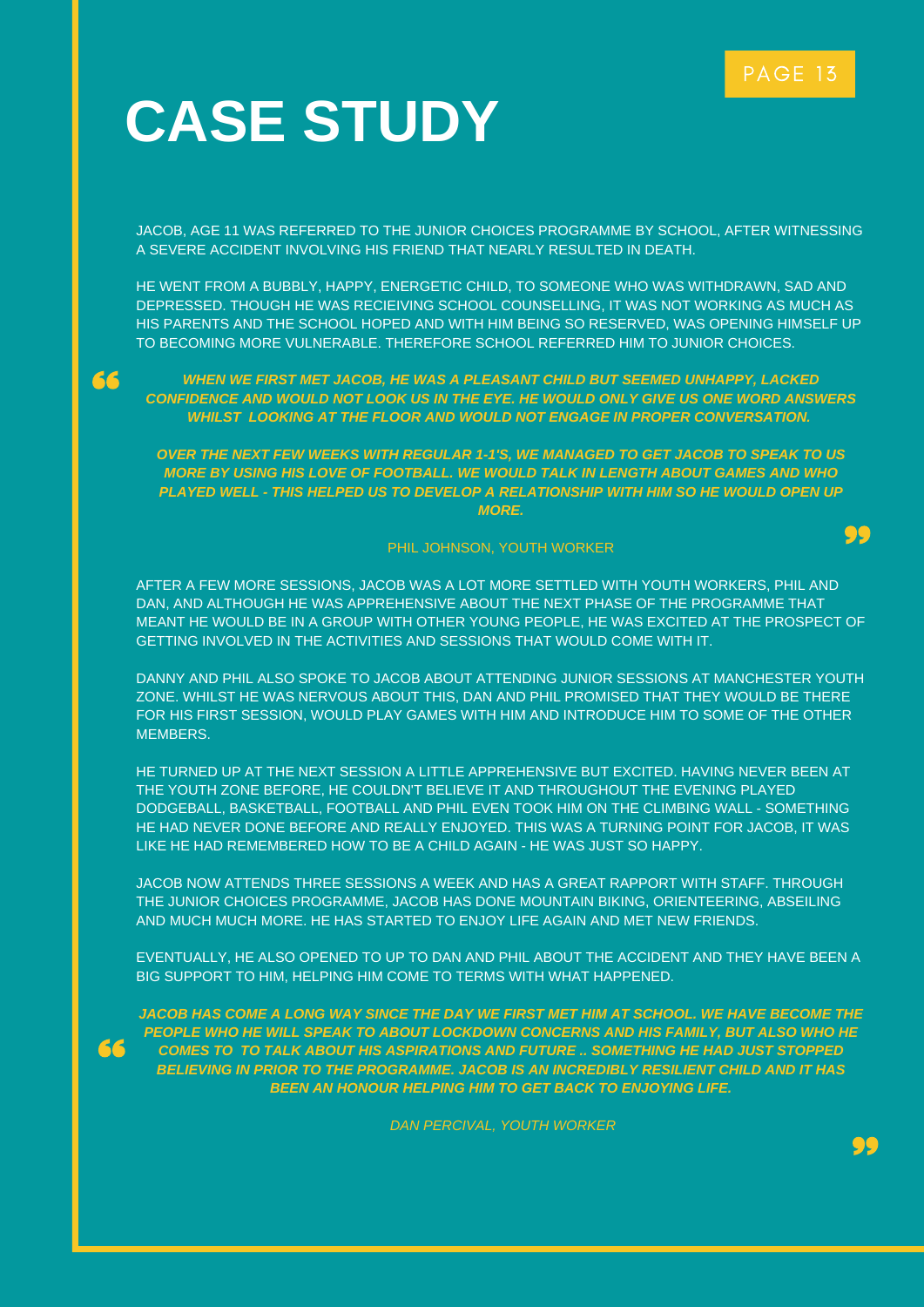### **DETACHED**

**IN JANUARY 2021 WE LAUNCHED OUR DETACHED PROGRAMME, GOING OUT ONTO THE STREETS OF OUR LOCAL COMMUNITY TO ENGAGE WITH YOUNG PEOPLE. SO FAR WE HAVE ALREADY DONE OVER 30 HOURS AND ENGAGED WITH 149 INDIVIDUAL YOUNG PEOPLE!**



*JOINING OUR DETACHED TEAM ON A SESSION OUT IN HARPURHEY, LISA HARVEY-NEBIL, YOUTH LEAD AT MANCHESTER CITY COUNCIL SAID:*

**I WAS REALLY PLEASED AT THE ENERGY AND ENTHUSIASM OF THE MANCHESTER YOUTH ZONE TEAM TO ADAPT THEIR PRACTICE TO INCLUDE DETACHED YOUTH WORK. THE TEAM ARE COMMITTED TO PROVIDING SUPPORT TO YOUNG PEOPLE IN THE AREA, SHOWING THE NEED FOR CONTINUED YOUTH PROVISION**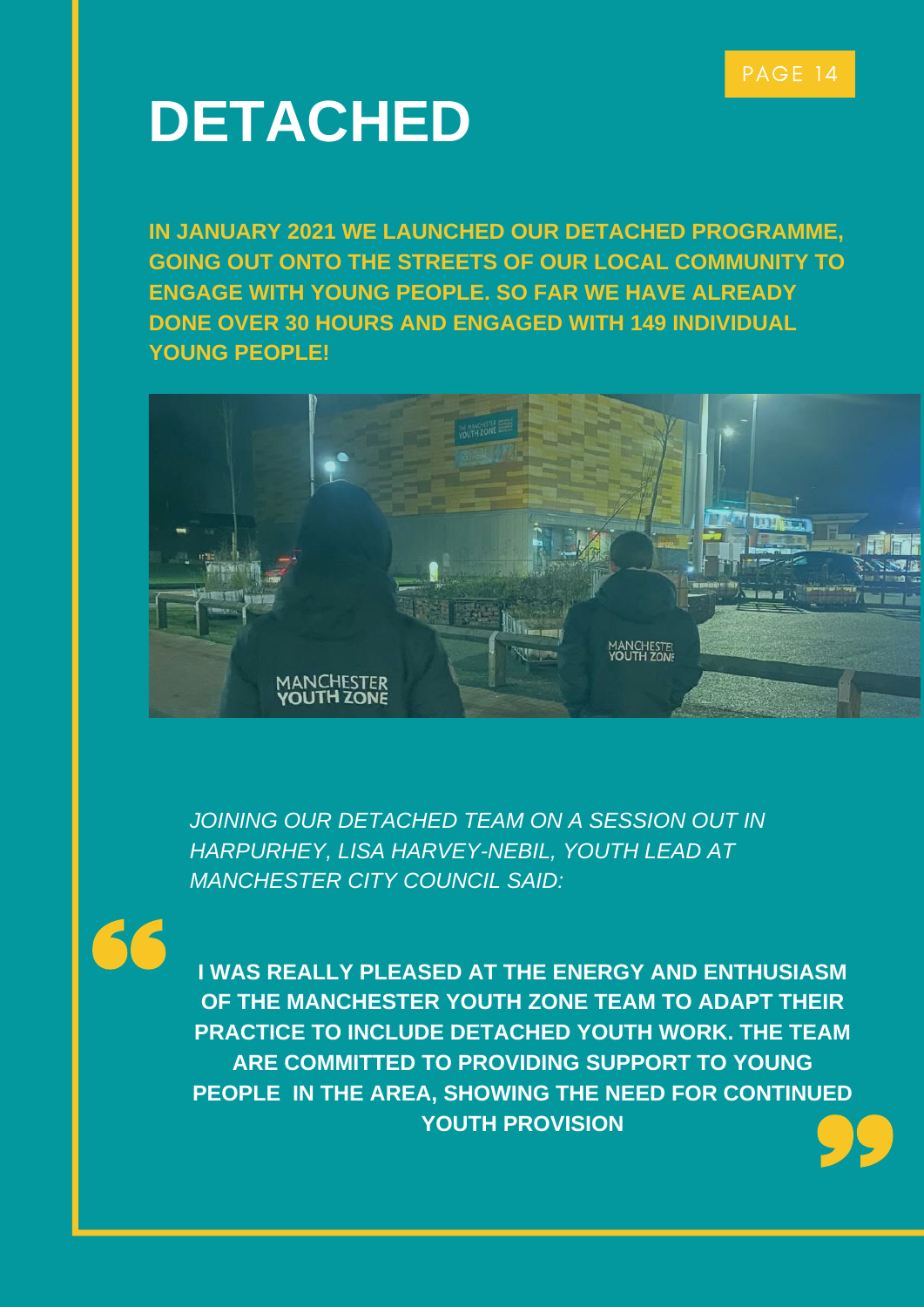### PAGE 15

### **CAREERS AND ENTERPRISE**

**AS YOUNG PEOPLE HAVE BECOME DISILLUSIONED FROM EDUCATION AND THEIR FUTURE CAREER OPPURTUNITIES, THE BRILLIANT CAREERS TEAM AT MYZ HAS GROWN - INCREASING THE OFFER TO COVER STEM AND FOOD SESSIONS WITH A FOCUS ON ENTERPRISE.**





*SANDRINE'S ATTITUDE AND APPROACH TO YOUNG PEOPLE IS GREAT; SHE WORKS TO THEIR NEEDS IN AN EMPATHETIC AND PERSON-CENTRED APPROACH. SHE QUICKLY BUILDS UP RAPPORT AND TRUSTING RELATIONSHIPS WITH YOUNG PEOPLE WHICH IN TURN HELPS THEM TO FOCUS ON THE BARRIERS TO LEARNING AND THEIR CAREER ASPIRATIONS, BOTH IN THE SHORT TERM AND THE LONG.*



*KENNY STENTON, NORTH LEAD YOUTH WORKER, YPAC*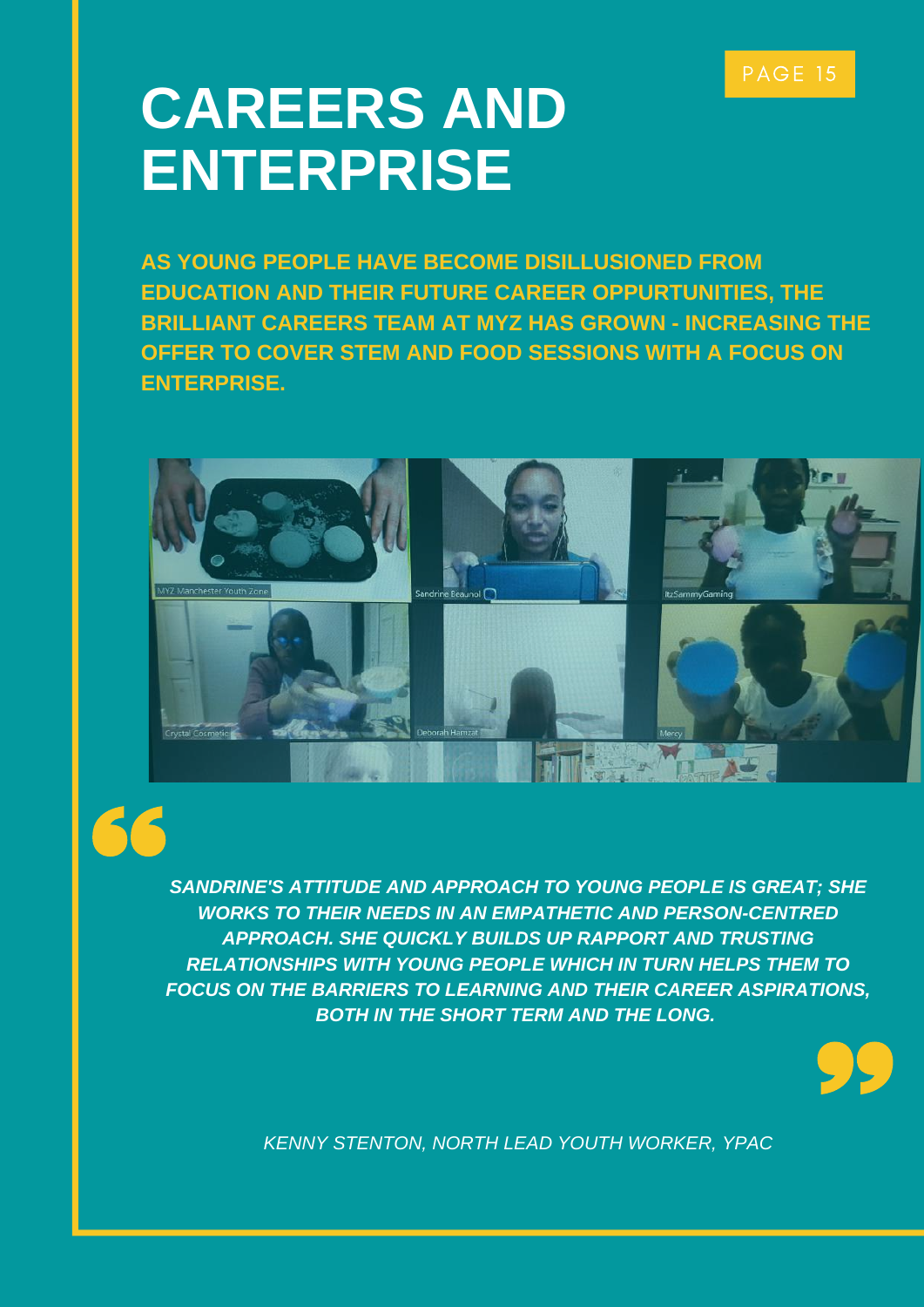# CASE STUDY **PAGE 16**

66

KATIE WAS REFERRED TO OUR CAREER SPECIALIST BY THE CAREERS LEAD AT OUR LADY'S HIGH SCHOOL. THE REFERRAL SAID THAT ALTHOUGH KATIE WAS ON TRACK FOR HER PREDICTED GRADES, SHE SEEMED TO BE LOSING MOTIVATION. AS AN INFLUENTIAL STUDENT, THIS CONCERNED THE SCHOOL SO THEY REACHED OUT FOR ADDITIONAL SUPPORT.

*WHEN I HAD MY FIRST SESSION WITH KATIE SHE EXPRESSED HER DISAPPOINTMENT WITH WHERE HER LIFE WAS* 66 *GOING. SHE SPOKE ABOUT HOW ENGAGED SHE USED TO BE WITH SCHOOL AND HOW HER PEERS LOOKED UP TO HER DUE TO THE FACT SHE HAD A HOMEMADE SKINCARE BUSINESS THAT SHE HAD STARTED UP WITH HER FRIEND. WHEN COVID STRUCK HOWEVER, THIS HAD TO BE PUT ON HOLD DUE TO LACK OF FUNDS AND HER AND HER FRIEND NOT BEING ABLE TO SEE EACH OTHER - THIS HAD A VERY NEGATIVE EFFECT ON KATIE'S SELF-ESTEEM.*

*KATIE HAD ALSO BEEN DUE TO START A WORK PLACEMENT WHICH AGAIN HAD TO BE PUT ON HOLD DUE TO COVID AND HAVING BEEN COUNTING ON LAST YEAR AS HER CHANCE TO FOCUS ON HER FUTURE CAREER, WAS LEFT FEELING DEPLETED BY THE PANDEMIC AND THE RESTRICTIONS IT BROUGHT WITH IT.*

*KATIE EXPLAINED TO ME THAT FROM MARCH - JULY SHE HAD STARTED TO DISENGAGE IN SCHOOL COMPLETELY AND COME THE END OF YEAR 10, SHE WAS FINISHING THE SCHOOL YEAR AT A MUCH LOWER LEVEL THAN SHE HAD STARTED IT. SHE FELT VERY ISOLATED AND WITHOUT A CLEAR FUTURE, WASN'T LOOKING FORWARD TO GOING BACK TO CLASS IN SEPTEMBER.*

#### *SANDRINE BEAUNOL, CAREER SPECIALIST, MYZ*

THROUGHOUT SANDRINE AND KATIES 1-1'S, THEY SPOKE ABOUT SETTING SOME MEDIUM-TERM GOALS THAT WOULD ONLY SPEAK FOR THE COMING 6-12 MONTHS AS NOONE WAS IN A POSITION TO PREDICT WHAT WOULD HAPPEN FURTHER DOWN THE LINE. THEY COMPLETED SOME 'WORRY TREE' EXERCISES AND THEN PULLED OUT THINGS THAT SHE COULD NOT CONTROL WHILST WORKING OUT A PLAN FOR THOSE THAT SHE COULD. KATIE WAS PARTICULARLY KEEN ON WORKING ON HER FEAR THAT HER LACK OF WORK EXPERIENCE WOULD PREVENT HER FROM SECURING JOB OPPURTUNITIES IN THE FUTURE, SO STEP ONE WAS TO WORK ON BASIC CV SKILLS.

AS KATIE RETURNED TO SCHOOL IN SEPTEMBER, SHE STILL LACKED MUCH MOTIVATION TO ATTEND CLASSES OR FOCUS ON HOMEWORK - EVEN THOUGH BACK IN PHYSICAL LESSONS, SHE NO LONGER FELT CONNECTED TO HER FRIENDS AS THEY COULDN'T SEE EACHOTHER THE SAME AND MISSED THE CONVERSATIONS THEY WOULD HAVE ABOUT HAVING THEIR OWN BUSINESSES IN THE FUTURE AS IT STILL JUST FELT LIKE AN IMPOSSIBILITY WITH THE PANDEMIC.

*I WANTED TO RE-SPARK THE LIGHT IN KATIE THAT ONCE SHINED SO BRIGHT. SHE HAD LOST ALL CONFIDENCE IN HER ABILITIES AND SO I DECIDED TO TAKE HER BACK TO THE DRAWING BOARD AND EXPLORE SOME DIFFERENT OPTIONS AROUND SELF-EMPLOYMENT... AND MAYBE EVEN GETTING HER FRIEND BACK INTO IT TOO.*

*AS PART OF OUR STEM OFFER AT MYZ, WE WERE HOLDING A ZOOM SESSION FOR YOUNG PEOPLE TO MAKE BATH BOMBS - THE KIT WOULD BE SENT TO THEIR HOUSES AND THE COULD JOIN THE SESSION TO LEARN HOW TO MAKE THEM. TO HELP ENGAGE KATIE, I GAVE HER 10 INVITES FOR HER FRIENDS AND THE RESPONSIBILITY OF GATHERING THEIR REGISTRATION INFORMATION AND ADDRESSES FOR THE PACKS TO BE SENT.*

*KATIE WAS THRILLED BY THE RESPONSIBILITY AND AT THE END OF THE SESSION WE EXPLORED HOW BATH BOMBS ARE CURRENTLY BEING SOLD BY PEOPLE RUNNING SMALL SIDE BUSINESSES AND HOW THEY COULD POTENTIALLT DO SOMETHING SIMILAR TO EARN EXTRA CASH AND EMPLOYABILITY SKILLS.*

AFTER THE ZOOM SESSION WORD SPREAD ABOUT THE WORKSHOP AND KATIE WAS SO EXCITED TO BE THE 'GO TO' PERSON TO ASK FOR MORE INFORMATION. THE INTEREST HAS BEEN SO HIGH, KATIE HAS ASKED TO WORK ALONGSIDE SANDRINE TO HOST ANOTHER SESSION FOR OTHERS AT SCHOOL AND IS SO PROUD TO BE LEADING BY EXAMPLE IN SOMETHING SHE IS PASSIONATE ABOUT.

KATIE NOW ALSO ATTENDS MYZ ONCE A WEEK WITH SANDIRNE TO LOOK FOR FURTHER RESOURCES TO SUPPORT THE SET-UP AND LONGEVITY OF RUNNING HER BUSINESS. IN ADDITION SANDRINE ALSO ARRANGED FOR HER TO ATTEND ONLINE SESSIONS FOR BUSINESS WITH 'ENTREPRENEURS UNLOCKED'.

NOW WITH A FEELING OF HOPE AND A RENEWED CONFIDENCE, KATIE HAS APPLIED TO STUDY BUSINESS AT COLLEGE AND IS BACK FULLY COMMITTED TO SCHOOL TO DO EVERYTHING SHE NEEDS TO DO TO GET THERE. SHE IS LOOKING FORWARD TO LEARNING MORE ABOUT HOW TO DEVELOP HER BUSINESS AND CREATE A SUSTAINABLE BRAND, AND WHILST THE ROAD AHEAD HAS NOT ALWAYS LOOKED GREAT, KATIE SEEMS BACK ON TRACK FOR A BRIGHT FUTURE!

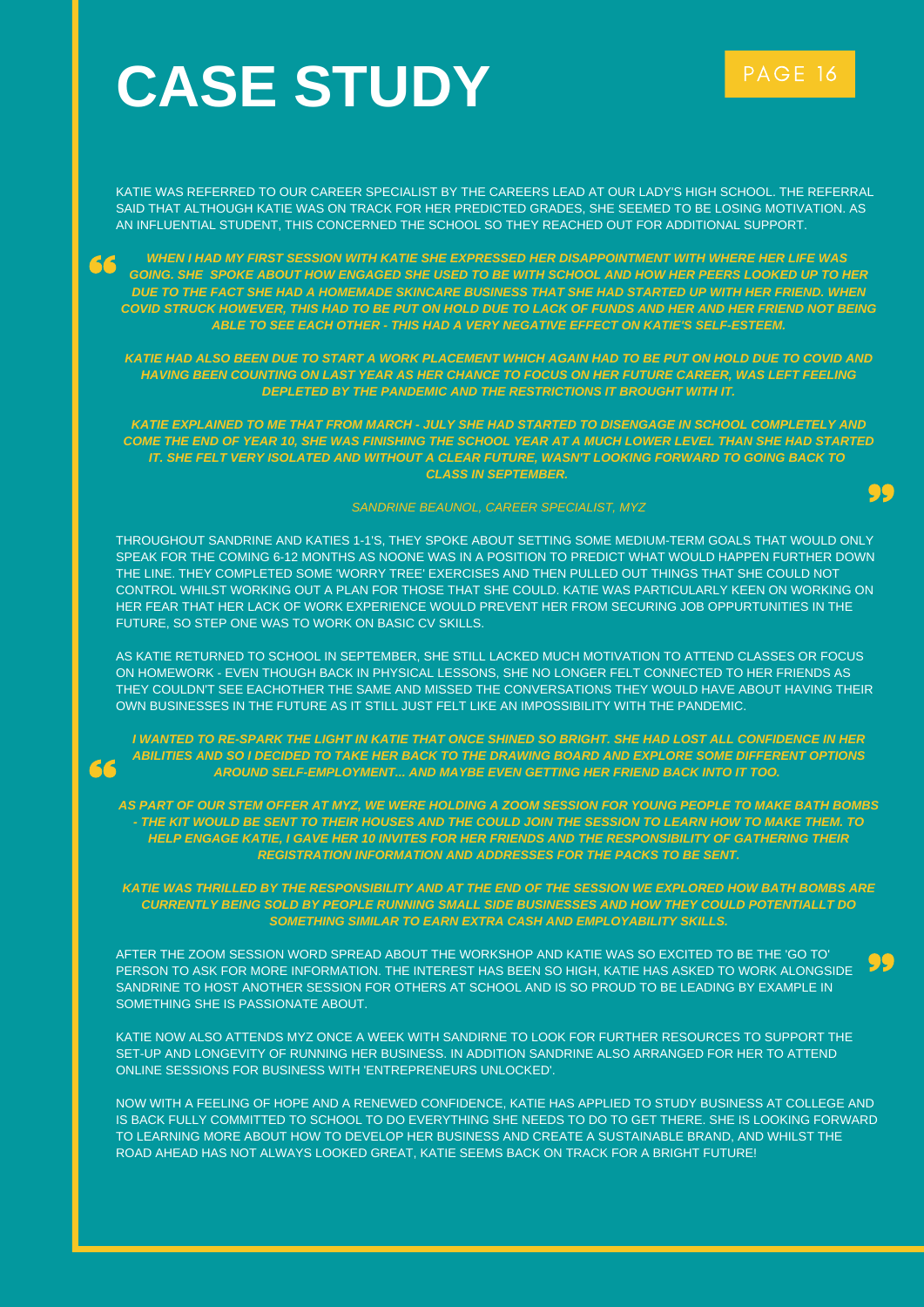### PAGE 17

### **PLAY THERAPY**

**PLAY THERAPY IS A RECENT ADDITION TO THE MANCHESTER YOUTH ZONE AND IS OFFERED TO OUR JUNIOR MEMBERS IDENTIFIED AS IN NEED OF THE ADDITIONAL SUPPORT.**

**IT IS DELIVERED BY A QUALIFIED PLAY THERAPIST FROM AN EXTERNAL ORGANISATION AND PROVIDES A SAFE, CONFIDENTIAL SPACE AWAY FROM THEIR FAMILIES AND WITHOUT JUDGEMENT THAT THEY MAY RECEIVE FROM OTHERS.**



PLAY THERAPY SESSIONS ARE YOUNG PERSON LED, BOTH IN ACTIVITY AND CONVERSATION. TO PREVENT CONFLICT OF INTEREST, ONLY ONE SIBLING PER FAMILY IS ABLE TO TAKE PART WITH THE SAME THERAPIST.

ACTIVITIES AND RESOURCES ARE PROVIDED TO BE USED IN THE SESSIONS AND EACH YOUNG PERSON HAS A FOLDER TO KEEP THEIR WORK AND COME BACK TO EACH SESSION.

THERE IS NO SET DURATION FOR HOW LONG A YOUNG PERSON CAN CONTINUE WITH THE SESSIONS - EACH CASE IS INDIVIDUAL AND ONCE THE SESSIONS START, THEY ARE OPEN FOR THAT YOUNG PERSON FOR AS LONG AS THERE IS A NEED.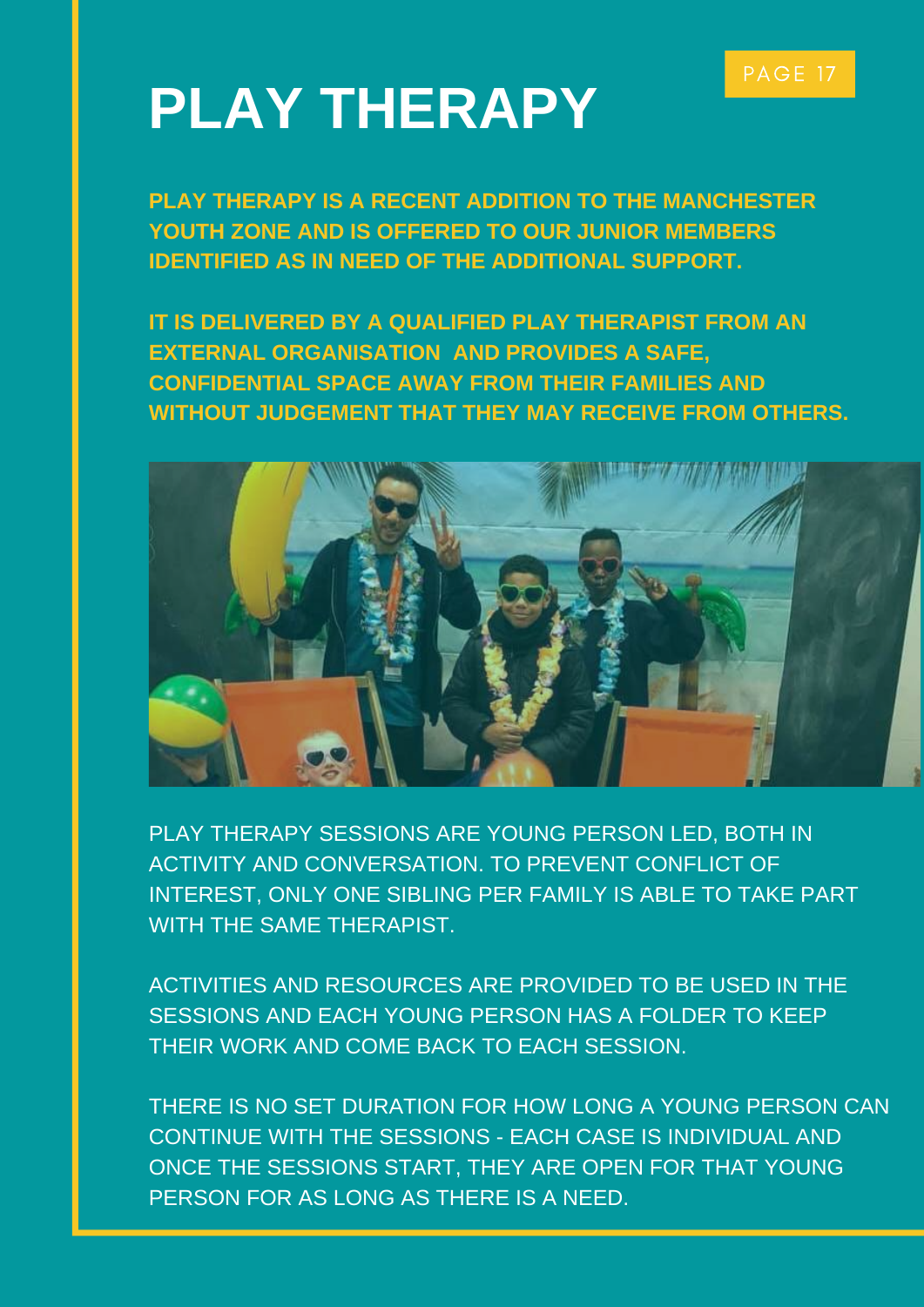# **AMELIA AGE 15**

66

*MYZ GIVES ME CONFIDENCE BECAUSE I DO THINGS I NEVER THOUGHT I WOULD*

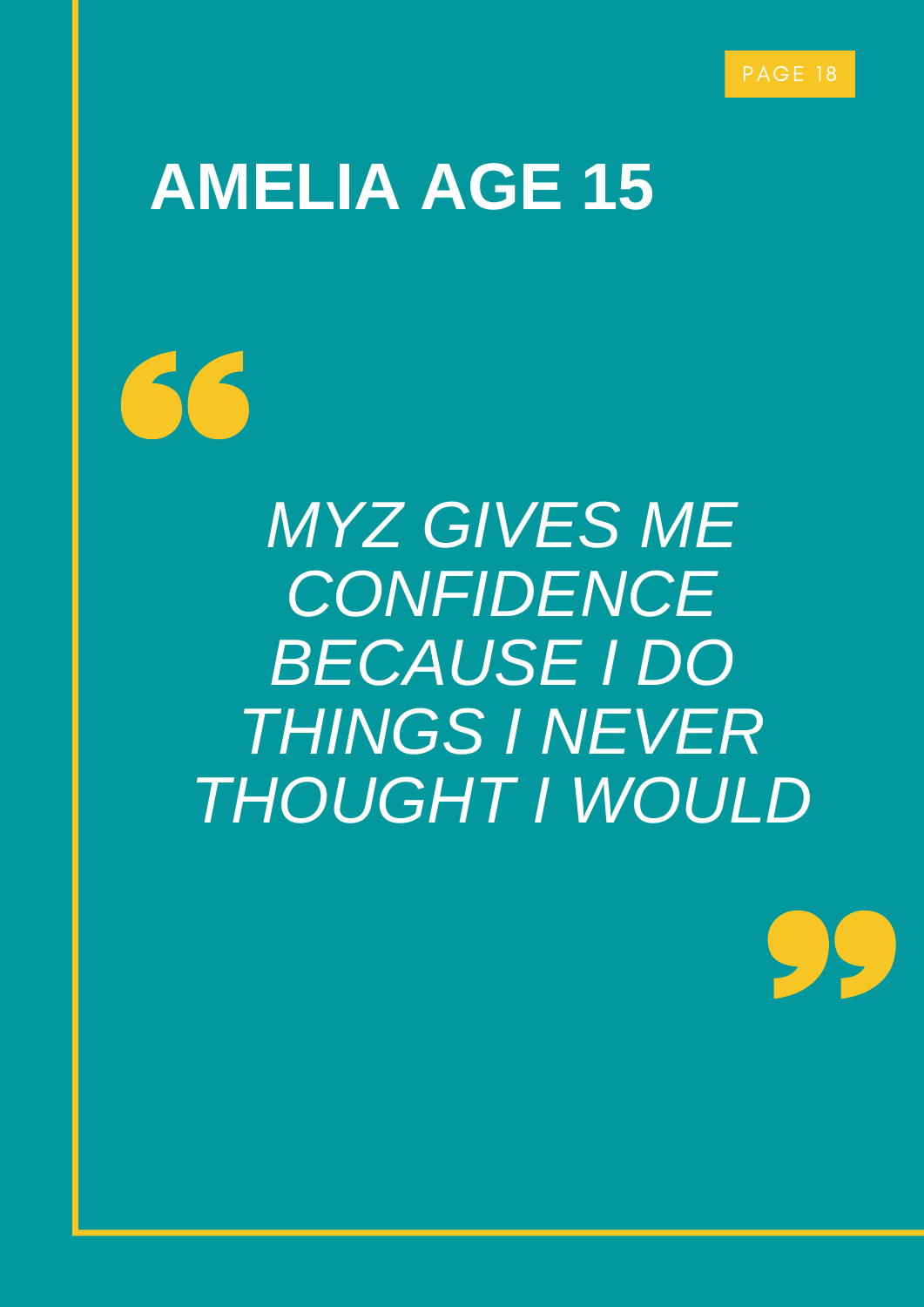# **LEARNING KITCHEN**

**BRAND NEW TO MYZ IN 2020, OUR LEARNING KITCHEN HAS PROVED TO BE A HUGE HIT! THOUGH COVID HAS RESTRICTED HOW MUCH WE CAN DO, WE HAVE STILL BEEN ABLE TO USE THE KITCHEN FOR 1-1 WORK AND YOUNG PEOPLE HAVE BEEN LEARNING TO MAKE EXCITING DISHES WITH FRESH INGREDIENTS. WE'RE ALSO DOING MORE COOKING SESSIONS ON ZOOM AND WILL BE INVITING FAMILIES IN TO LEARN TO COOK TOGETHER USING RECIPES WE PROVIDE IN OUR 'HELLO FRESH' STYLE FOOD PARCELS BEING DELIVERED.**



ADDITIONALLY, OUR LEARNING KITCHEN IS ABOUT MORE THAN JUST COOKING. IT'S A HOOK FOR HAVING YOUNG PEOPLE THINK ABOUT INDEPENDENCE AND ENTERPRISE.

WHEN RESTRICTIONS BEGIN TO EASE, YOUNG PEOPLE WILL BE ABLE TO RUN THEIR OWN NIGHTS IN THE SPACE. FROM DESIGNING MENUS AND PROMOTING TO THE PUBLIC - THEY WILL BE ABLE TO GAIN CUSTOMER SERVICE AND MARKETING SKILLS, PLUS MONEY HANDLING AND MUCH MORE ... WATCH THIS SPACE!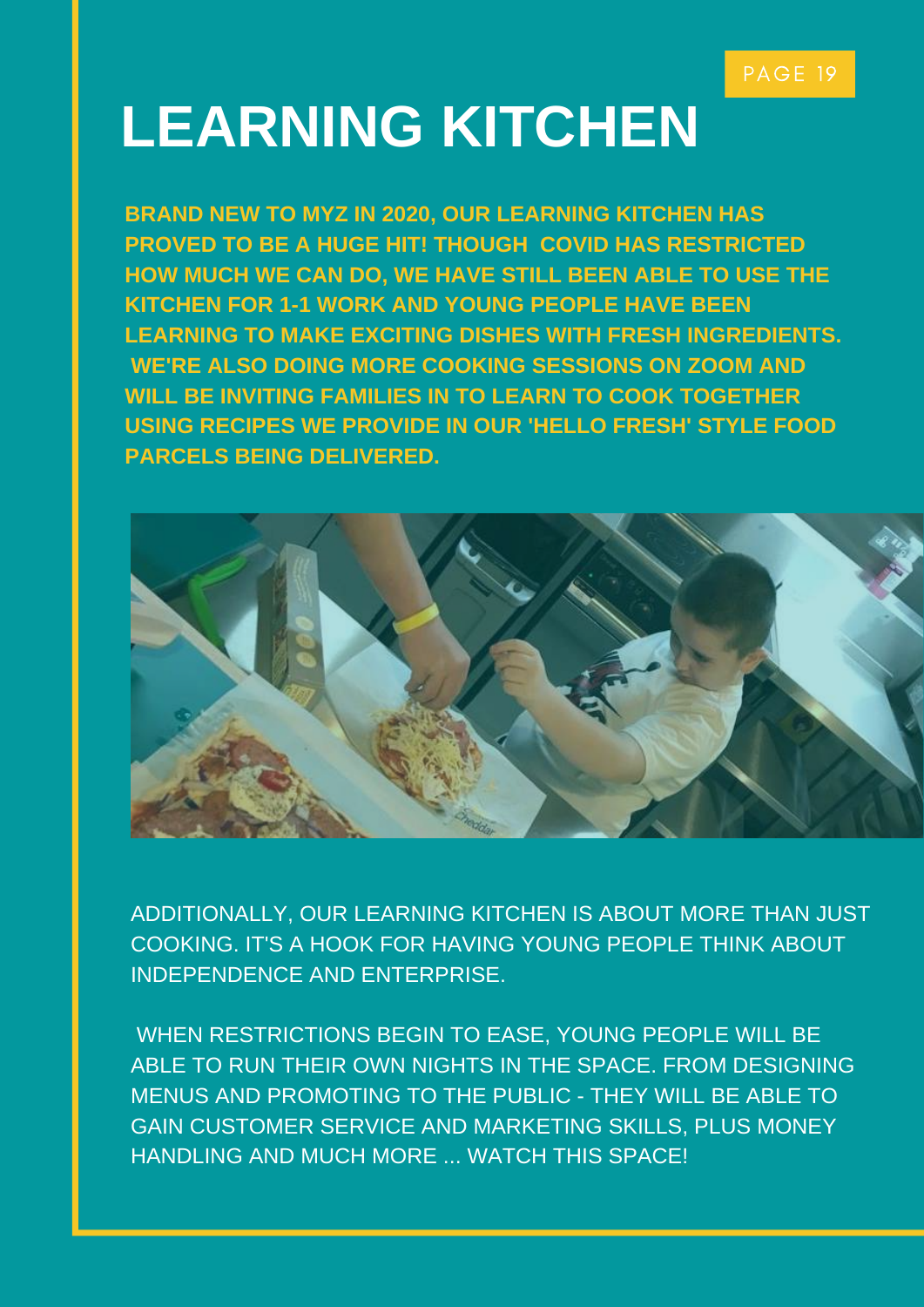### **IN JANUARY ALONE**



SENT OUT 26 'GET CREATIVE' PACKS



SENT OUT 30 'GET BAKING' PACKS



SENT OUT 17 'GET ACTIVE' **PACKS** 



SENT OUT 13 'GET MAKING' PACKS



SENT OUT 14 'GET GARDENING' PACKS



SENT OUT 13 'GET POSITIVE' PACKS



42 YOUNG PEOPLE HAVE TAKEN PART IN STEM SESSIONS



MADE 337 **WELLBEING** PHONE CALLS



ENGAGED 210 YOUNG PEOPLE ON ZOOM



HAD 557 VISITS TO MYZ FOR 1-1'S AND VULNERABLE SUPPORT GROUPS

### PAGE 20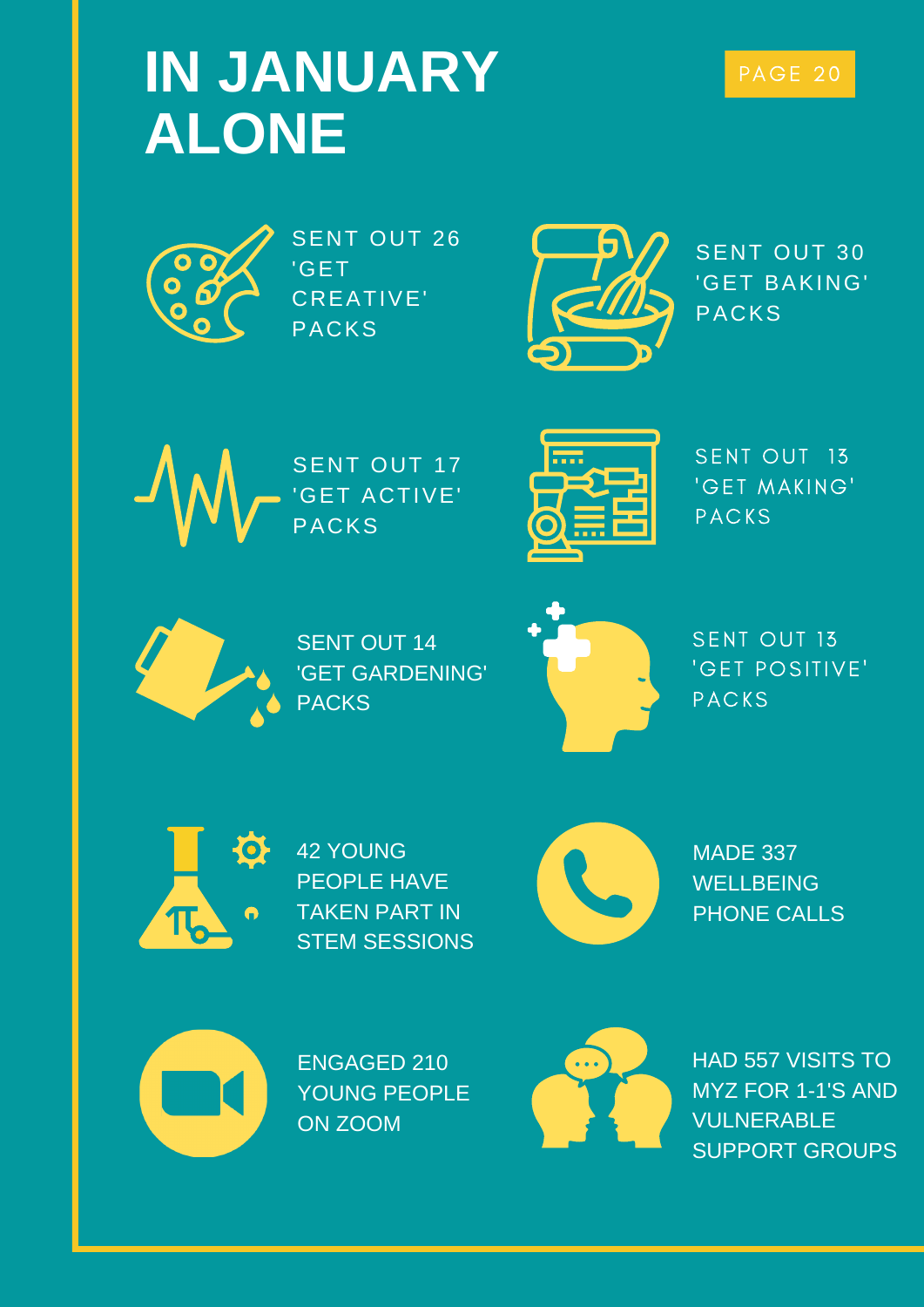### PAGE 21

### THANKS TO OUR SUPPORTERS



SPECIAL THANKS ALSO GO TO: 42ND STREET, ALLIANZ, CADMAN GROUP, CALVIN CAPITAL, CORPTEL, DEPT, JIM SMITH, M13, POD-TRAK, OBI, RSA, SAFFERY'S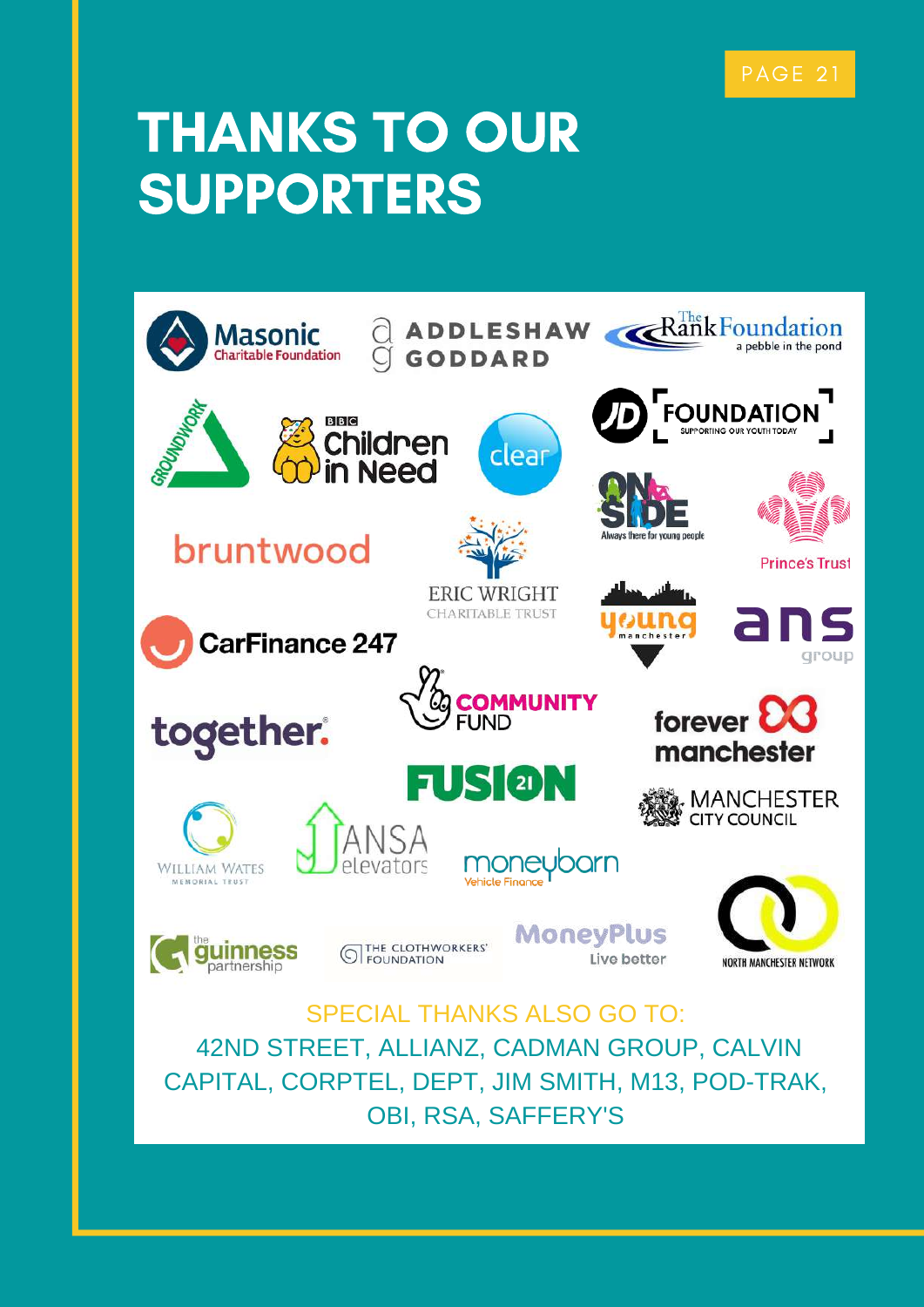# **RENEE AGE 17**

MYZ is one of my favourite places to go.

I call the people there my family and I love going there so much!

Thank you to the all the staff and the young people for making my life at MYZ the best life ever - fun, exciting and enjoyable